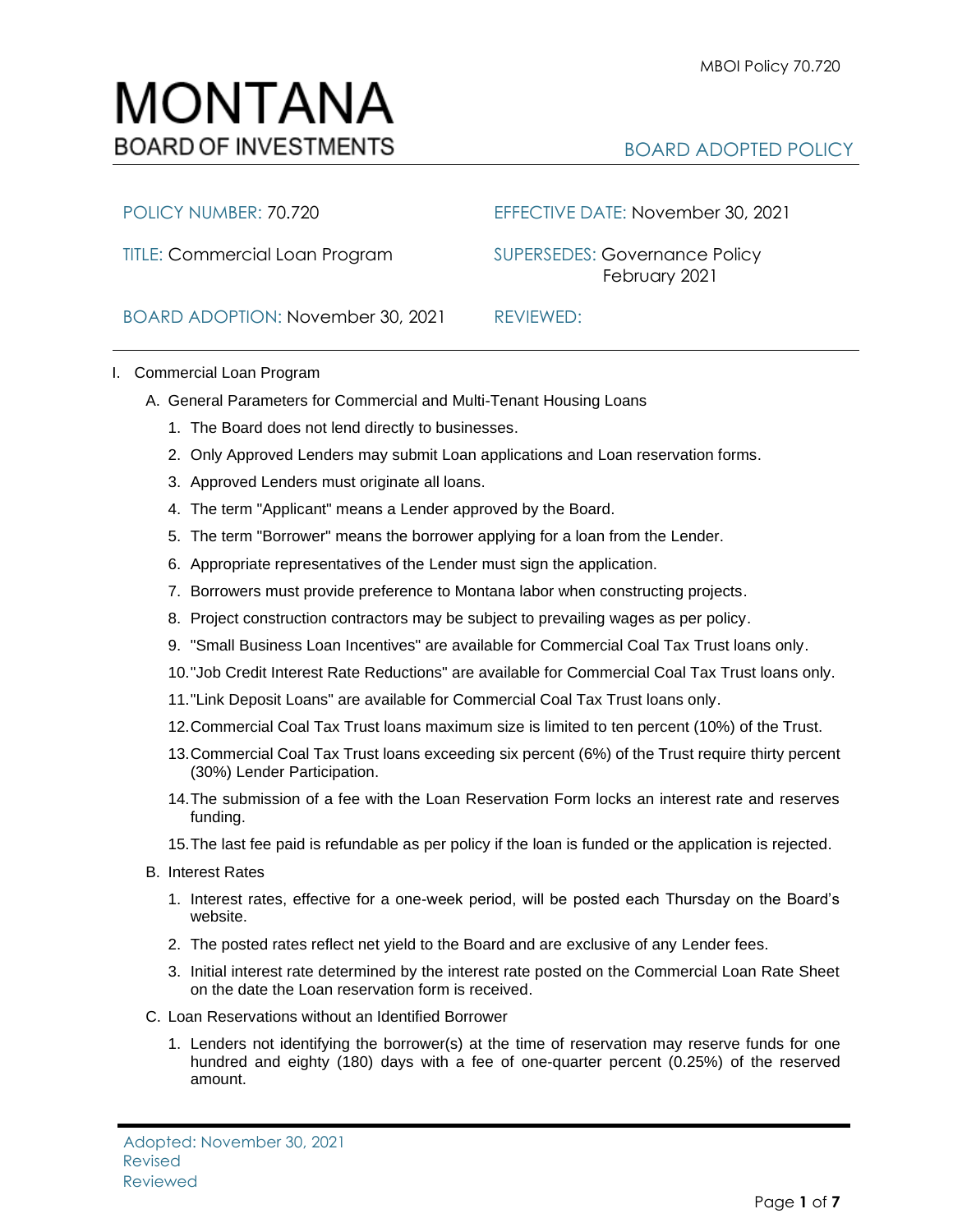- 2. If posted interest rates decline after a Lender has locked interest rates, a new one hundred and eighty (180) day reservation at the lower rate may be obtained via payment of another onequarter percent (0.25%) fee.
- 3. If borrower(s) is not identified during the one hundred and eighty (180) day period, the unallocated portion of the reservation will expire. The unallocated portion of the reservation may be renewed with another fee of one-quarter percent (0.25%) at the then prevailing interest rate for an additional one hundred and eighty (180) day period.
- 4. If borrower(s) are identified during the one hundred and eighty (180) day period, that portion of the reservation allocated to the borrower(s) will automatically be extended for an additional period equal to one year (365 days) from the original reservation date.
- 5. Once borrower(s) are identified, Lenders must offer, underwrite, accept, and close the loan during the one-year (365 days) reservation period.
- 6. All applicable checklist items must be received within ninety (90) days after expiration of the one-year (365 days) period.
- 7. The reservation allocated to the borrower(s) may be extended as per Section 4.
- 8. Blended interest rates may be applied for increases in the reserved amount of an existing reservation.
- D. Loan Reservations with an Identified Borrower
	- 1. Lenders with an identifiable borrower(s) at the time of the reservation may reserve funds for one year (365 days) with a fee of one-quarter percent (0.25%) of the reserved amount.
	- 2. Lenders may lock interest rates at any time during the one-year (365 days) period at the rate last set.
	- 3. If the loan has not been committed and posted interest rates decline after a Lender has locked interest rates during the one-year (365 days) period, a reservation at the lower rate for an additional one-year (365 days) may be obtained via payment of another one-quarter percent (0.25%) fee.
	- 4. If the loan has been committed and posted interest rates decline after a Lender has locked interest rates during the one-year (365 days) period, the lower rate may be obtained via payment of another one-quarter percent (0.25%) fee, but the original commitment letter expiration date remains the same.
	- 5. Lenders must offer, underwrite, accept, and close the loan during the one-year (365 days) period.
	- 6. All applicable checklist items must be received within ninety (90) days after expiration of the one-year (365 days) period.
	- 7. The reservation may be extended as per Section 4.
	- 8. Blended interest rates may be applied for increases in the reserved amount of an existing reservation.
- E. Reservation Extensions
	- 1. If the project for which the loan proceeds will be utilized is not completed within the initial oneyear (365 days) reservation period up to two additional one-year (365 days) increments may be granted upon written request and payment of an additional one-quarter percent (0.25%) fee for each extension.
	- 2. Additional one-year (365 days) extensions will not be granted if the project has been completed within the existing reservation/commitment period.
	- 3. Extension fees must be received via ACH within fifteen (15) working days after the expiration date of the current one-year (365 days) period to keep the reservation in force.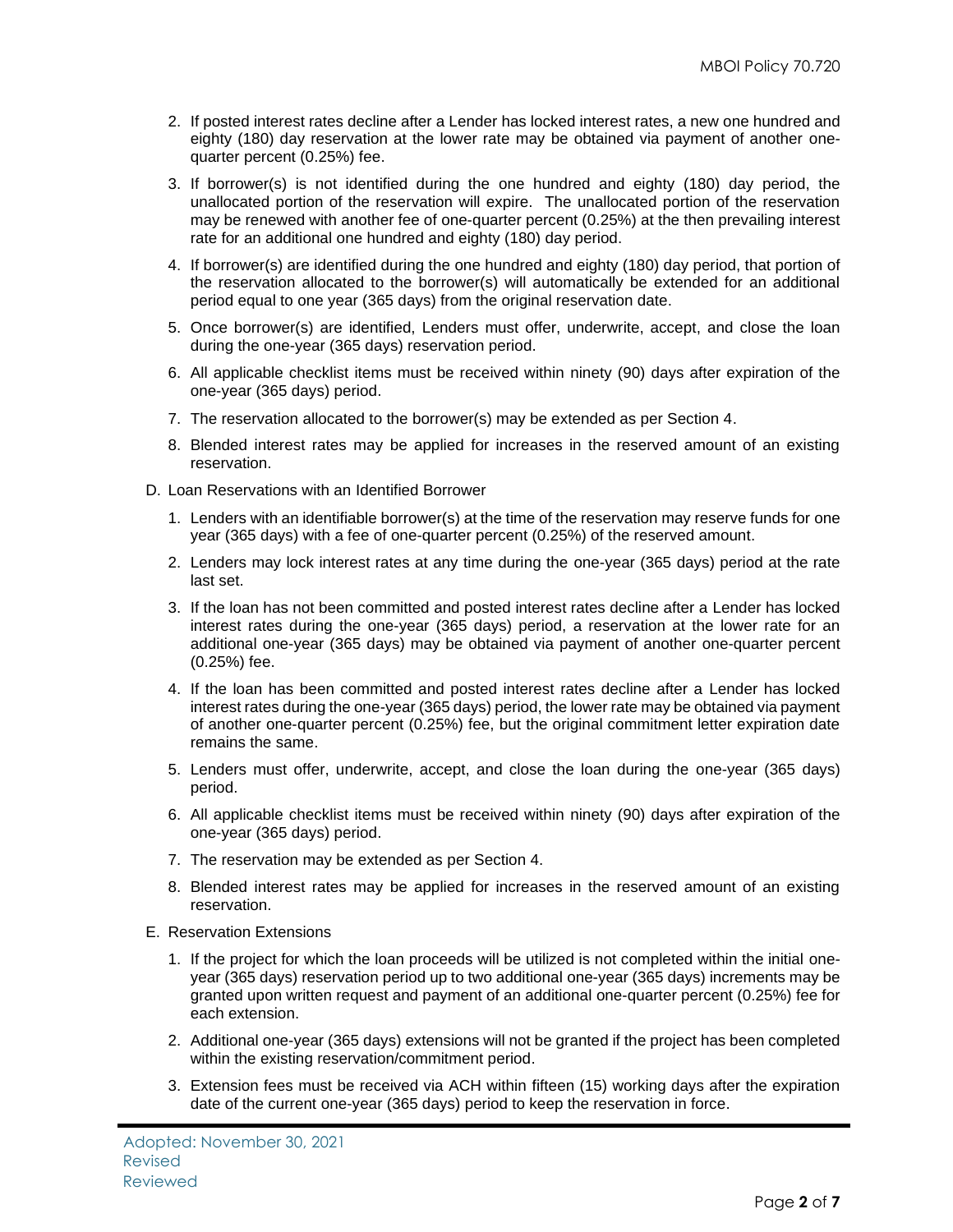- F. Fundings
	- 1. The loan in which the Board is to participate must be closed prior to the commitment letter expiration date.
	- 2. Funding documents required in the commitment letter must be received within ninety (90) days after the first principal and interest payment date of the project term note or the commitment date expiration, whichever comes first.
	- 3. Fundings should occur on or around the tenth day of the month.
	- 4. At least thirty (30) days' notice must be provided to be eligible for fundings.
- G. Financial Institution Incentive for Small Business Loans
	- 1. Posted interest rates may be reduced by one-half percent (0.50%) for loans of less than onefifth percent (0.05%) of the Montana Permanent Coal Tax Trust balance at the most recent fiscal year-end.
		- a) The amount is posted weekly with the interest rates.
	- 2. Pursuant to Section 17-6-319, MCA, this reduction is available for loans made to small business, which the Board defines as businesses with gross annual payroll of less than \$10.0 million.
- H. Pricing Adjustment for Participation Loans Based on Loan-To-Value
	- 1. The following risk adjustments for loan-to-value on collateral will be made to the posted interest rate:

| Loan-To-Collateral Value | <b>Board Participation</b> | Net Yield To Board    |
|--------------------------|----------------------------|-----------------------|
| 1-75% LTV                | 80%                        | Posted Rate           |
| 76% - 80% LTV            | 70%                        | Posted Rate           |
| 81% - 85% LTV            | 60%                        | <b>Posted Rate</b>    |
| 86% - 90% LTV            | 50%                        | <b>Posted Rate</b>    |
| OR:                      |                            |                       |
| 76% - 80% LTV            | 75%                        | Posted Rate $+ .25%$  |
| 81% - 85% LTV            | 70%                        | Posted Rate $+ .50\%$ |
| 86% - 90% LTV            | 65%                        | Posted Rate $+ .75%$  |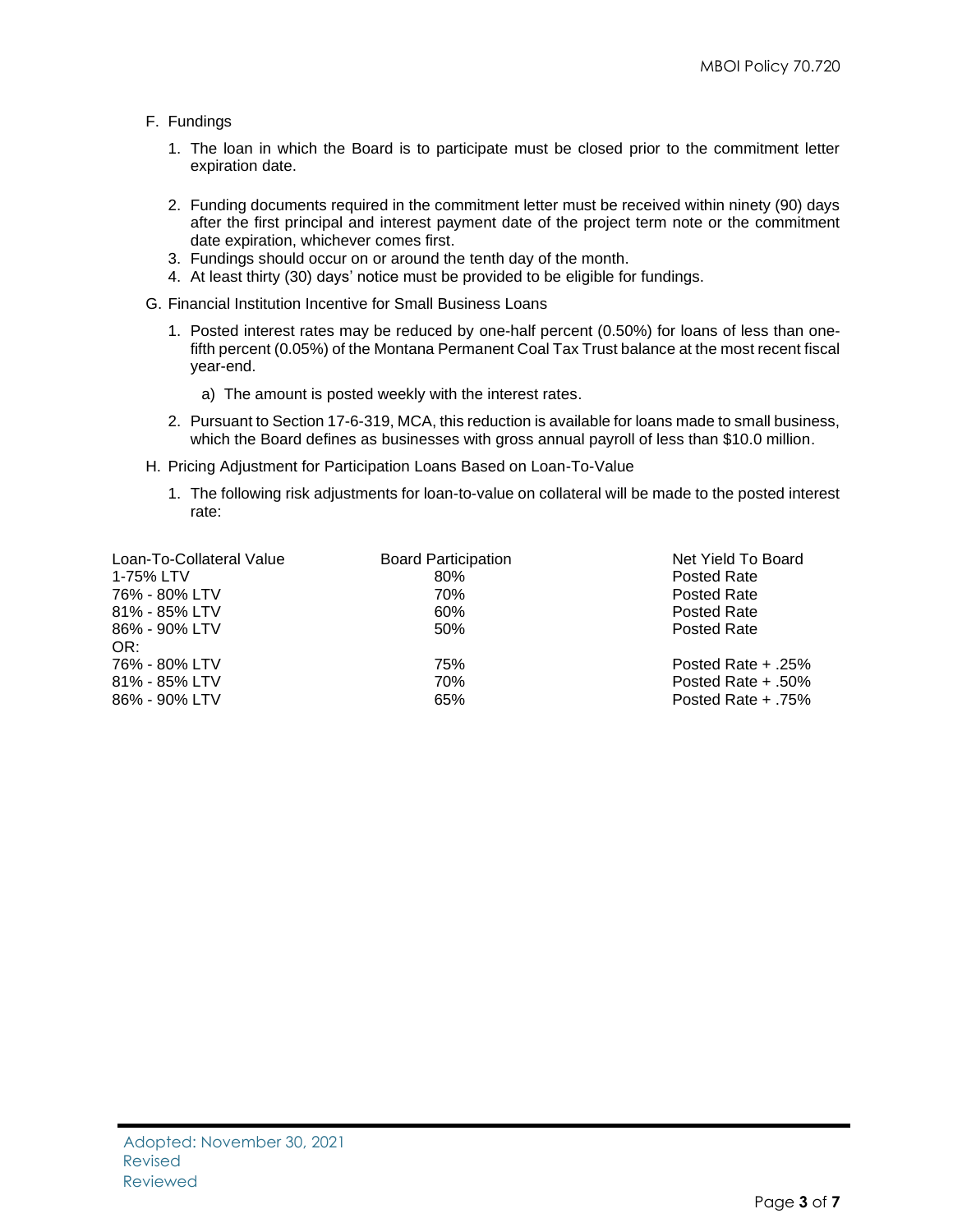- I. Ineligible Loans
	- 1. Loans classified as substandard, doubtful, loss or similar category in Lender's most recent examination report.
	- 2. Loans to businesses with classified loans at the Lender, other than the loan offered to the Board.
	- 3. Loans to trusts.
	- 4. Loans for land development or speculative ventures.
	- 5. Revolving lines of credit, working capital or operating money.
	- 6. Loans to pay delinquent taxes.
- J. Collateral Requirements
	- 1. First mortgage/lien position shared proportionately with Lender.
	- 2. Collateral must have sufficient economic life to support the term of the loan.
	- 3. Loan-To-Value is based on lessor of reasonable project costs (including architecture, engineering, and capitalized interest) or market value appraisal.
	- 4. Personal guarantes as required by Lender or the Board.
	- 5. If Lender requires, an attorney opinion on authority of borrower to borrow and all collateral documents.
	- 6. Other collateral as required by Lender or the Board.
- K. Appraisals
	- 1. Licensed Montana appraisers are preferred unless a specialized property collateral requires an out of state appraiser.
	- 2. The following appraisal requirements apply to all appraisals irrespective of the Lender's appraisal or loan policy appraisal requirements.
	- 3. Appraisal requirements are based on the total loan amount shown:
- Up To \$500,000 As required by Lender to provide basis for value
- Over 500,000 Appraisal Report, as defined by the Uniform Standards of Professional Appraisal Practice.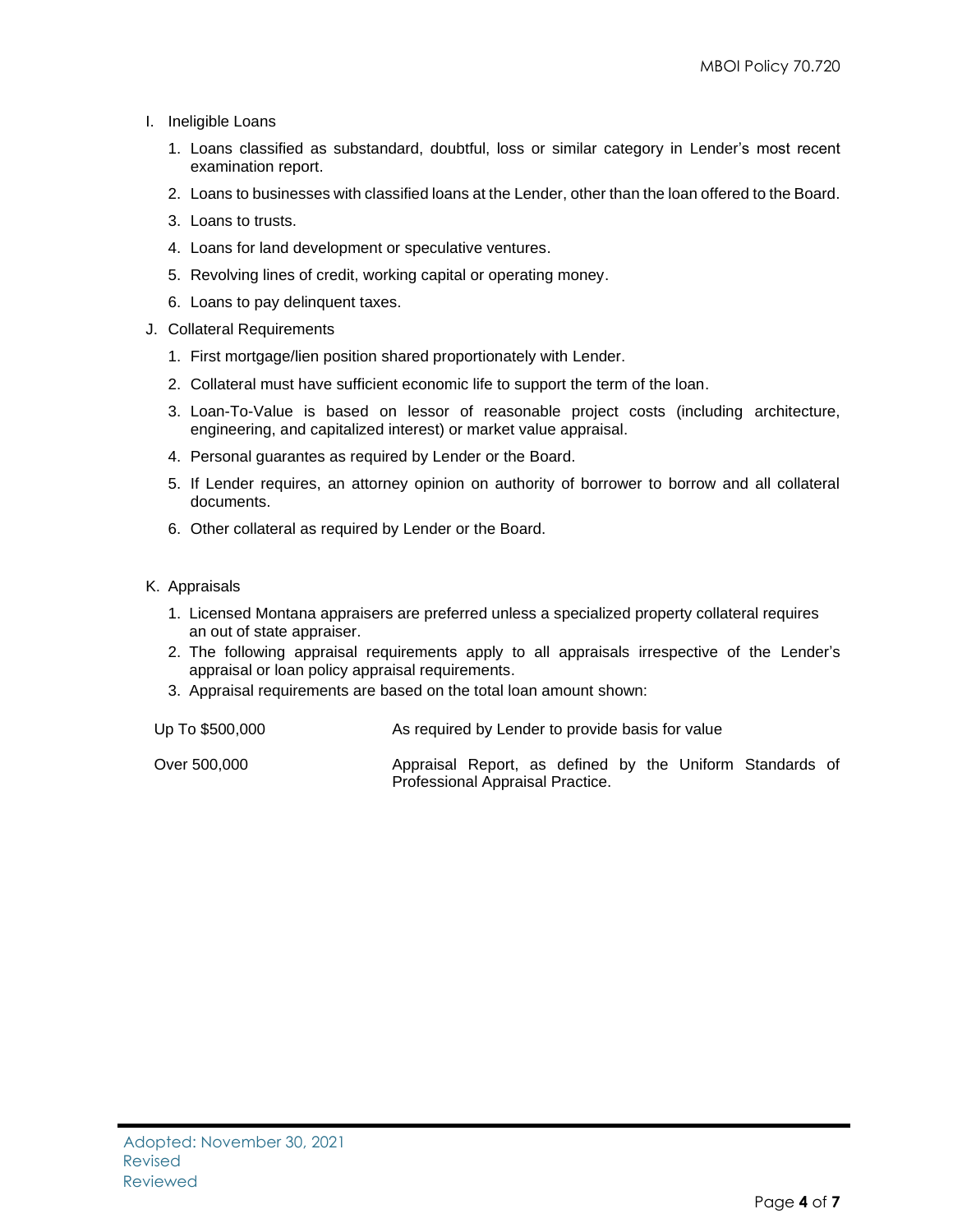- L. Other Commercial Loan Policy Considerations
	- 1. A loan that includes refinance of existing debt, other than construction financing, will be considered if, at a minimum, the refinanced amount is retained by the Lender.
	- 2. The Board participation will not exceed eighty percent (80%) of the total loan.
		- a) If the borrower already has a loan participated with the Board and the borrower wants to acquire additional debt, which would consolidate the existing participated loan and a new construction/equipment loan, using the same or a different Lender, the Board will NOT consider its portion of the existing participated loan as a refinance.
		- b) The expansion should create new jobs and/or create economic development.
	- 3. Investor properties must independently cash flow with coverage at one and a quarter times (1.25X) on a twenty (20) year amortization or equivalent, or other financial consideration.
		- a) The Board may establish a higher coverage ratio depending on economic conditions and/or industry.
	- 4. Balloon payment loans are eligible provided Loan-To-Value at maturity is acceptable to the Board.
	- 5. The Board will proportionately participate in any prepayment penalty required by the Lender.
	- 6. Loans for projects on leased land will be considered if the lease does not expire prior to loan maturity.
	- 7. Collateral documents must contain due-on-sale clauses, requiring Lender's consent prior to loan transfer.
	- 8. Loan assumptions permitted upon Board approval with a loan assumption fee of \$500.00.
	- 9. Environmental risk assessment as required by Lender.
	- 10.Escrow impounds may be required for taxes & hazard insurance when Loan-To-Value exceeds fifty percent (50%).
	- 11.Maximum loan amount to any borrower is limited to ten percent (10%) of the book value of the Coal Tax Trust as of the month-end prior to a loan commitment.
	- 12.If a borrower:
		- a) Has received or will receive a value-added loan from the Board or is a business for which a local government has provided infrastructure funded by an infrastructure loan made by the Board.
		- b) The outstanding principal of the value-added and/or infrastructure loan will be applied against the ten percent (10%) maximum loan size. A borrower or business may not incur a debt to the Coal Tax Trust exceeding ten percent (10%) of the Trust's book value.
	- 13.Any loan exceeding six percent (6%) of the Trust requires thirty percent (30%) Lender participation.
	- 14. The Board may apply different criteria to loan requests from non-profit borrowers.
	- 15.Maximum loan terms are:
		- a) Federally Guaranteed, thirty (30) years.
		- b) Linked Deposit, twenty (20) years.
		- c) Participation, twenty-five (25) years.
	- 16.All loans submitted for participation to the Montana Board of Investments from Board members or Board staff shall first be approved by the Board before the loan is committed and funded.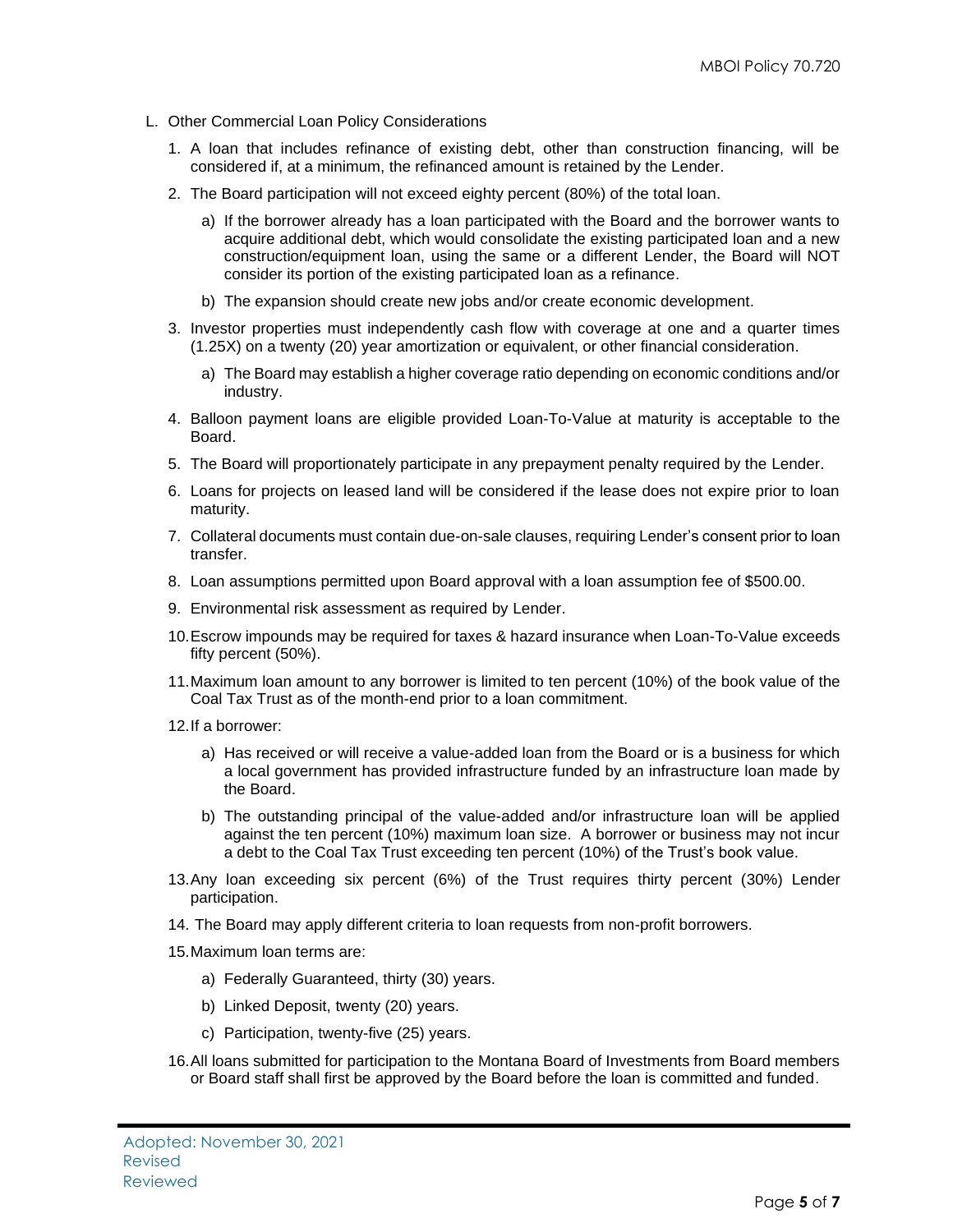- 17.Any time an approved Lender downgrades a commercial loan participated with the Board, the approved Lender must notify the Board of the downgrade and submit to the Board the most recent Lender credit review and an explanation why the credit was downgraded, within (thirty) 30 days of the downgrade.
- 18.All approved Lenders will submit to the Board a copy of their annual credit review for all commercial loans participated with the Board, other than guaranteed loans.
	- a) If the approved Lender does not do an annual review due to the size of the credit, the approved Lender will annually submit to the Board, in writing, a certification that there has been no material change in the value of the collateral or the financial condition of the borrower or any of the guarantors.
- 19.If the approved Lender applies a default interest rate to a participated loan, the Board interest rate will also be increased to that default interest rate and remain effective for the same period of time as the approved Lender.
- 20.Thirty percent (30%) cash equity is required for hotel/motel facilities.
	- a) The LTV will consider the lower of hard costs or appraised value.
- M. Interest Rate Buy Down On Existing Commercial Loans
	- 1. The Board portion of an outstanding loan interest rate may be reduced to the Board's current posted rate at the time the Loan Reservation Form and fee is received.
	- 2. The interest rate will be calculated by rounding the remaining term up to the nearest year and interpolating the buy down interest rate for that specific year.
	- 3. The fee is calculated as shown:
		- a) Sixty (60) months or less, one percent (1%) of outstanding Board loan balance.
		- b) Sixty-one to one hundred and twenty (61 to 120) months, one and a half percent (1.5%) of outstanding Board loan balance.
		- c) One hundred and twenty-one (121) months or more, two percent (2%) of outstanding Board loan balance.
	- 4. Interest rate reductions are effective on the next payment due date after the fee is received and the reduction is approved by the Board.
	- 5. Job creation interest rate reduction can be applied to the buy down interest rate for all new jobs created after the date of the rate buy down.
		- a) If a rate reduction resulting from the creation of jobs was applied to the loan prior to the interest rate buy down, the previously applied rate reduction and any new job-related rate reduction after the interest rate buy down cannot exceed a total of two and a half percent (2.50%).
		- b) The previously used job credit rate reduction cannot be applied to the buy down interest rate.
- N. Job Creation Interest Rate Reduction
	- 1. With the exception of Linked Deposit and Value-Added loans, borrowers who create jobs as a result of a Coal Tax Trust commercial loan are entitled to an interest rate reduction of one-fifth percent (.05%) for each qualifying job created up to a maximum of two and a half percent (2.50%).
	- 2. One job is equal to the Private Annual Wage shown on the weekly posted Commercial Loan Rate Sheet.